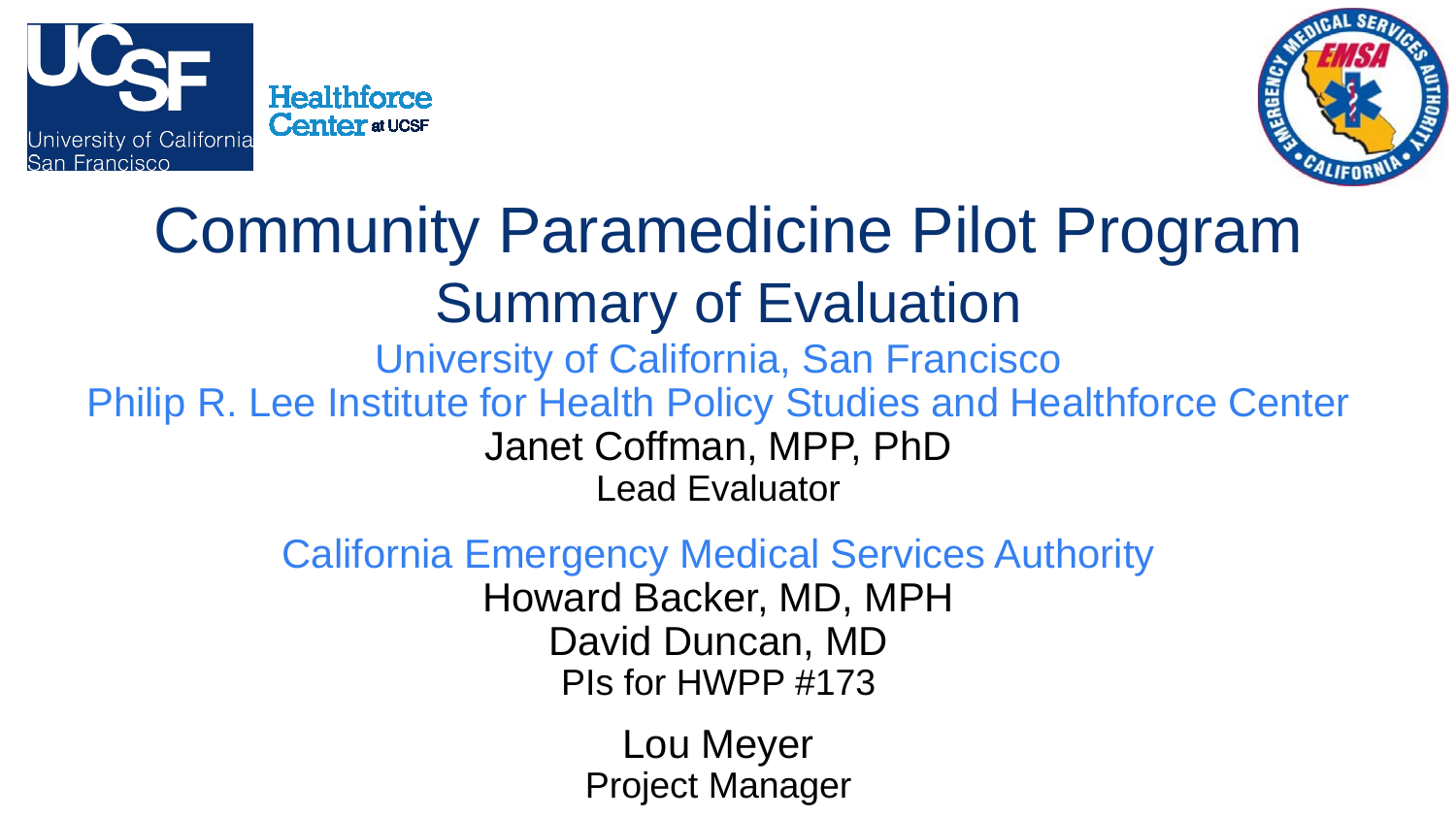## **Working Definition of Community Paramedicine**

A locally determined community-based, collaborative model of care that leverages the skills of paramedics and EMS systems to address gaps in access to care identified through a community-specific health care needs assessment

- New types of community-based health care services that bridge primary care and emergency care
- Utilizes paramedics outside their traditional emergency response and transport roles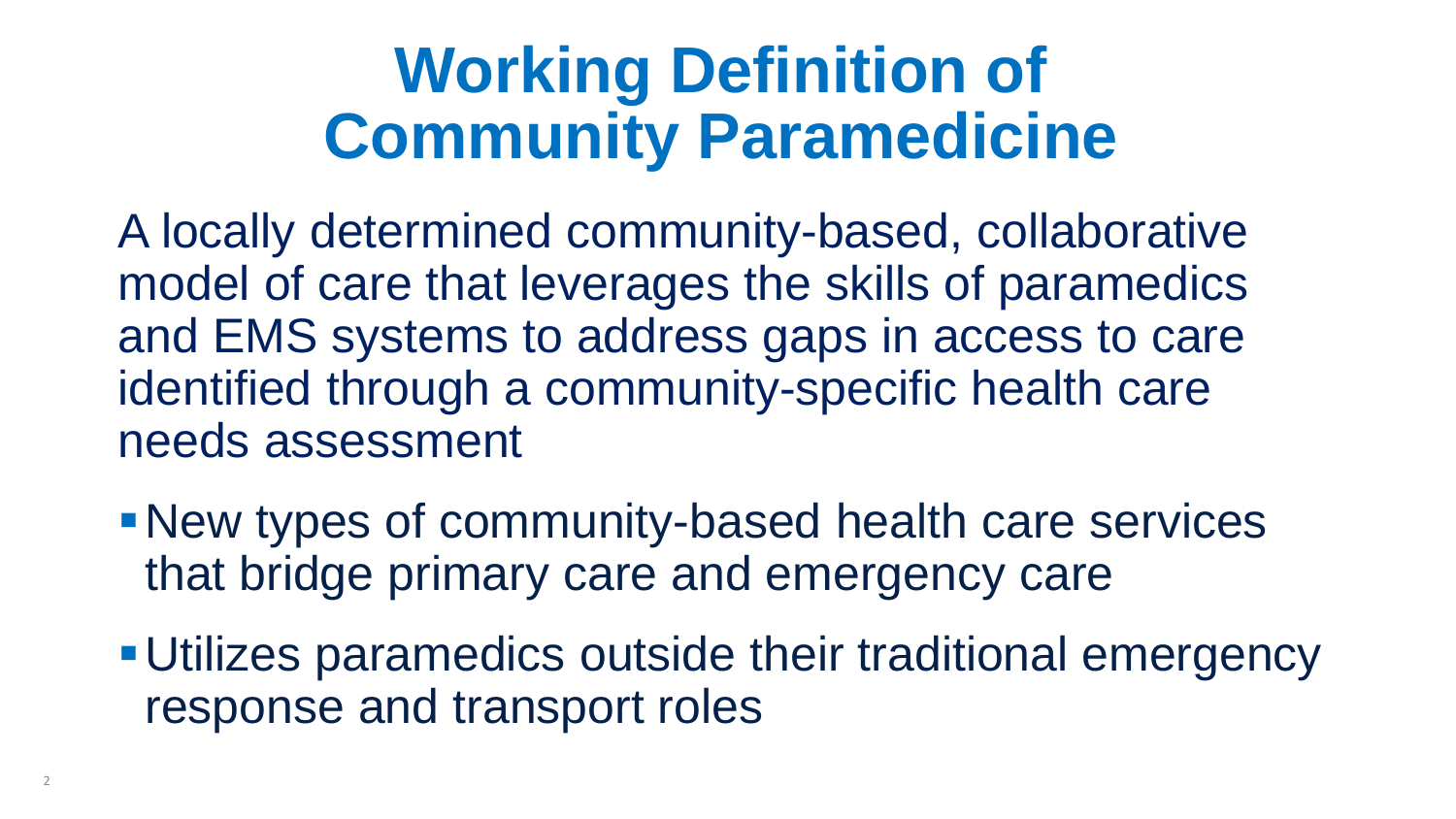## **Why Paramedics?**

- **Trusted and accepted by the public**
- **-In most communities--inner city and rural**
- Work in home and community-based settings
- **-Licensed personnel that operate under** medical control as part of a system of care
- **Trained to make health status assessments** and recognize and manage life-threatening conditions outside of the hospital
- Always available  $(24 / 7 / 365)$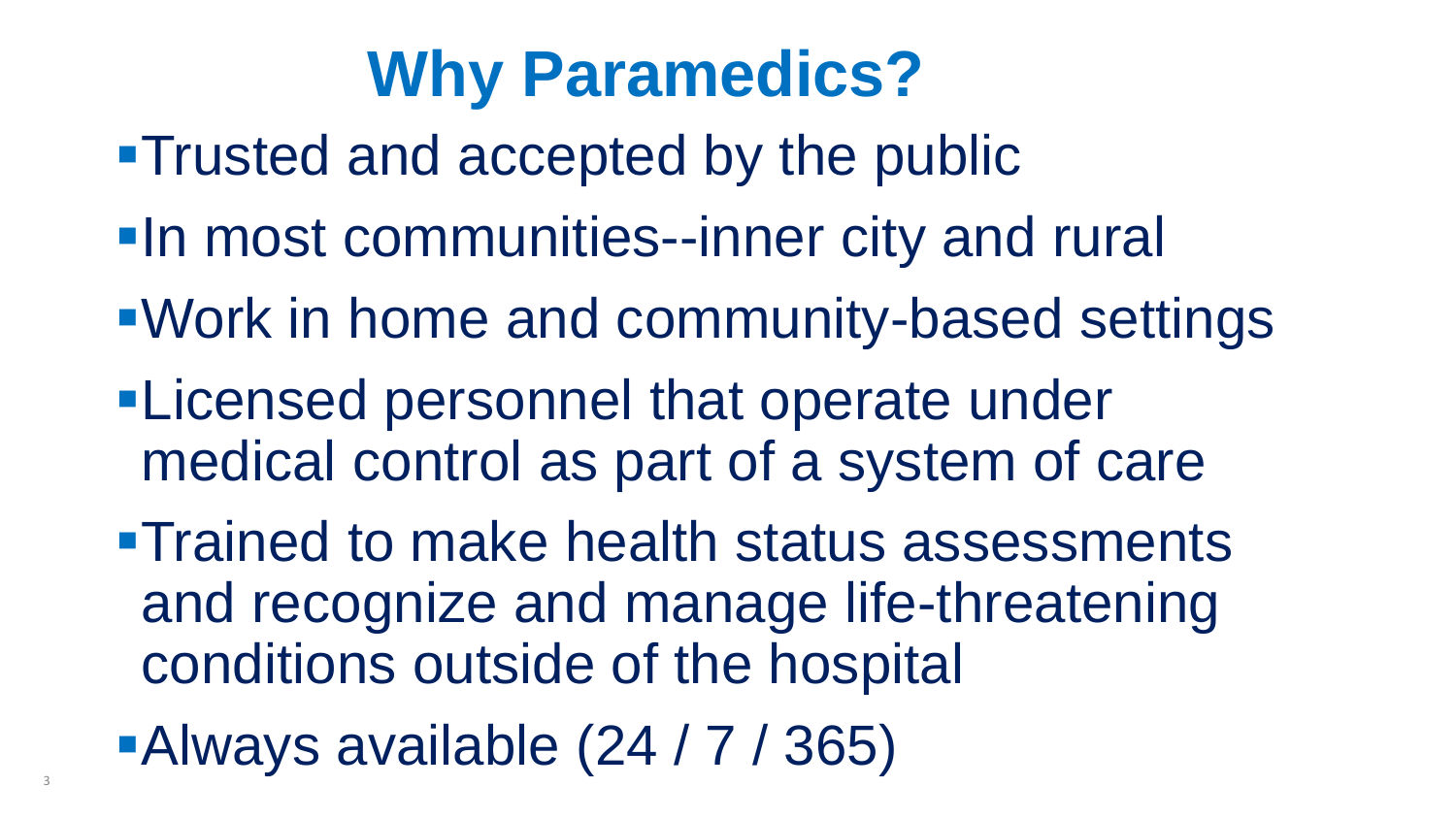## **Community Paramedicine Concepts**

- Post hospital discharge short-term follow-up
- **Figure Frequent EMS user case management**
- Directly Observed Therapy for tuberculosis: public health department collaboration
- Hospice support
- Alternate destination to mental health crisis center
- **Example 2** Alternate destination to sobering center
- Alternate destination to urgent care center (Cancelled)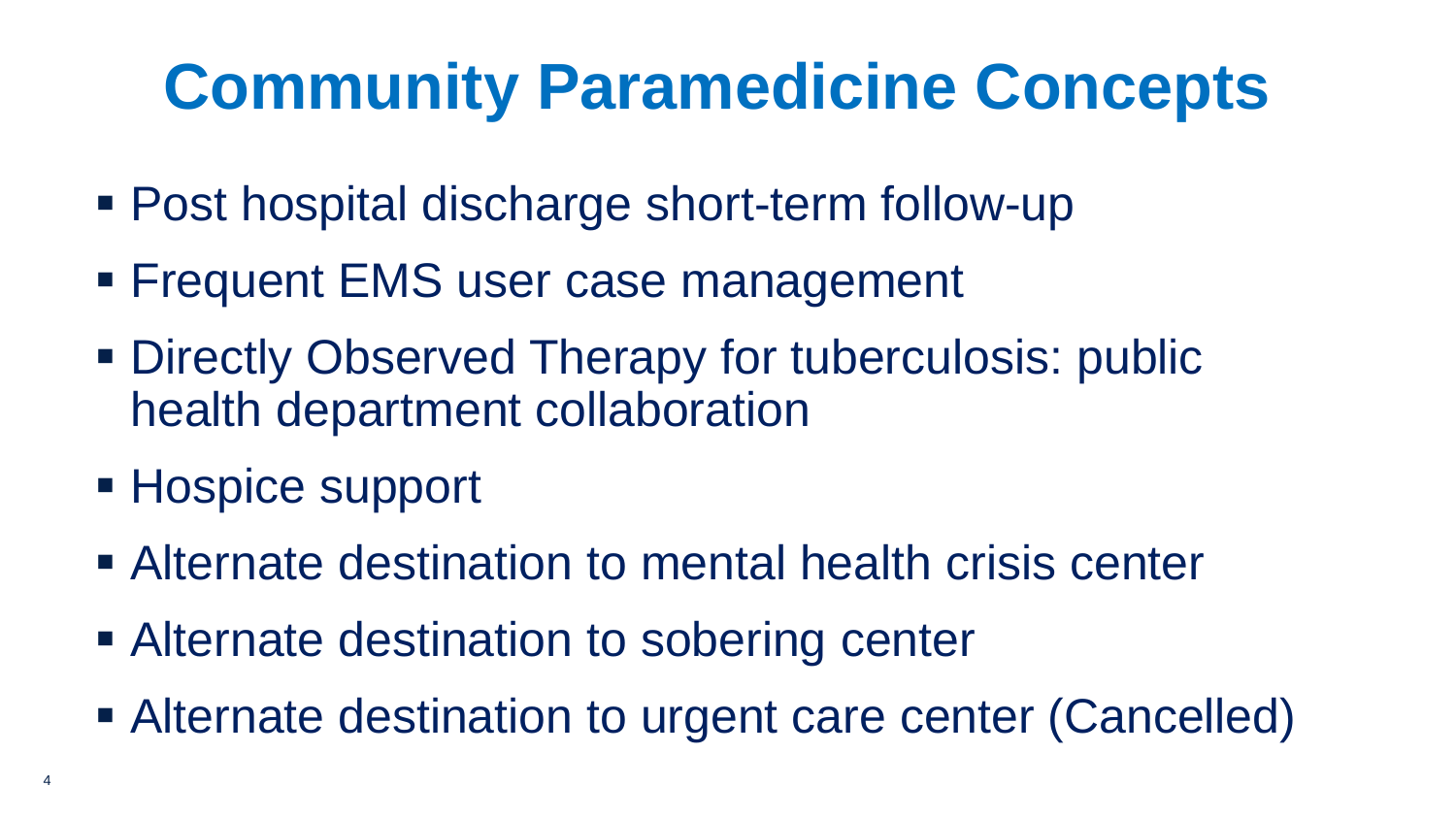## **Methods**

- Outcomes assessed across three domains
	- Safety
	- Effectiveness
	- Potential savings accrued by other parts of the health care system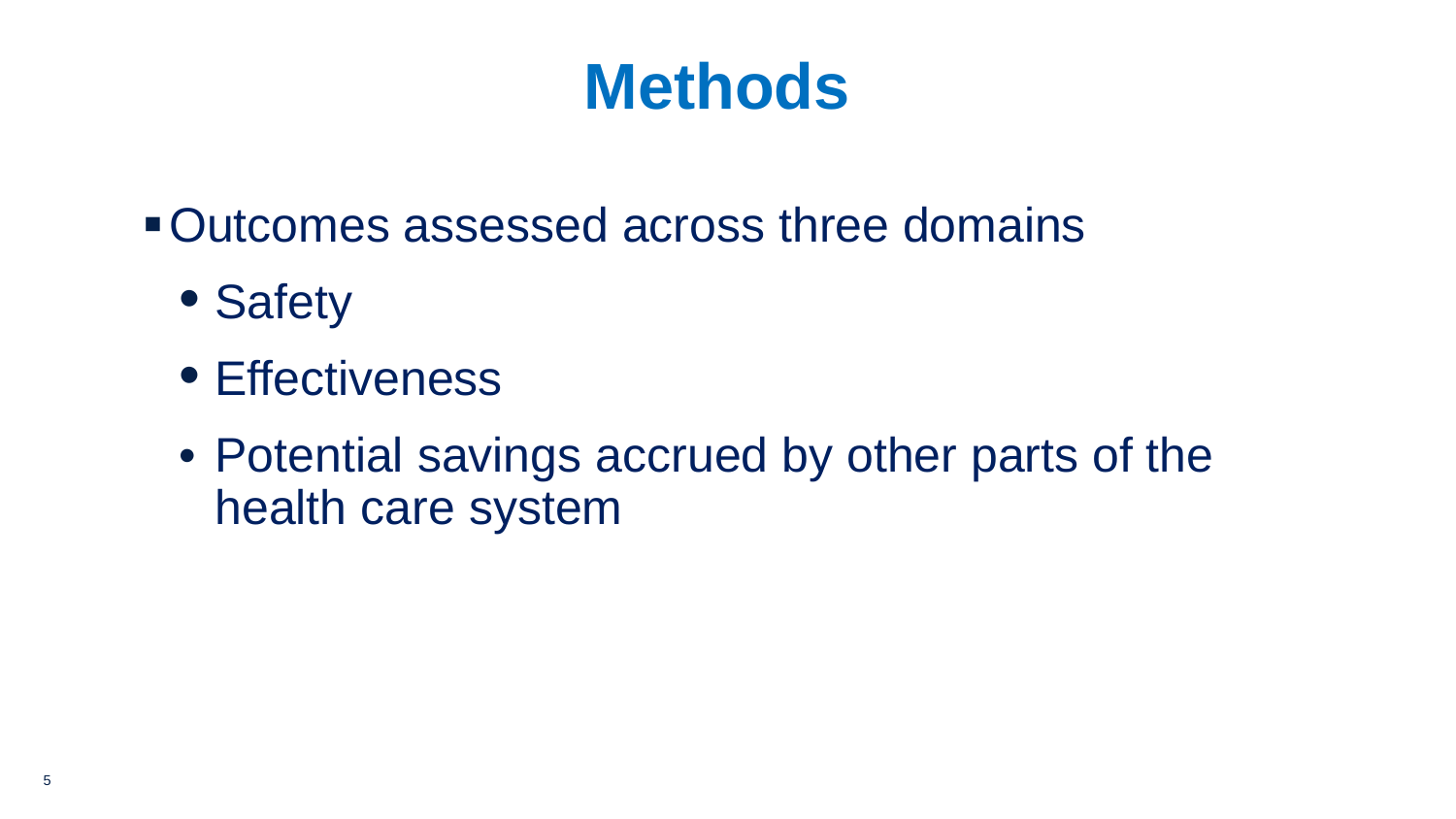#### **Cumulative Patients Enrolled by Concept through September 2020\***

| <b>Concept</b>                                    | # Enrolled      |
|---------------------------------------------------|-----------------|
| Post-Discharge Short-term Follow-Up               | 1,814           |
| <b>Frequent EMS Users</b>                         | 481             |
| <b>Directly Observed Therapy for Tuberculosis</b> | 52              |
| <b>Hospice</b>                                    | 422             |
| <b>Alternate Destination - Mental Health</b>      | 5,093           |
| <b>Alternate Destination - Sobering Center</b>    | 2,945           |
| <b>Alternate Destination - Urgent Care</b>        | 48 <sup>§</sup> |
| <b>All Projects</b>                               | 9.482           |

**\*** 60 to 64 months for individual projects, depending on start date except for three alternate destination – mental health projects, three alternate destination - sobering center projects, and one frequent EMS user project.

§ Pilot projects for alternate destination urgent care have been cancelled

6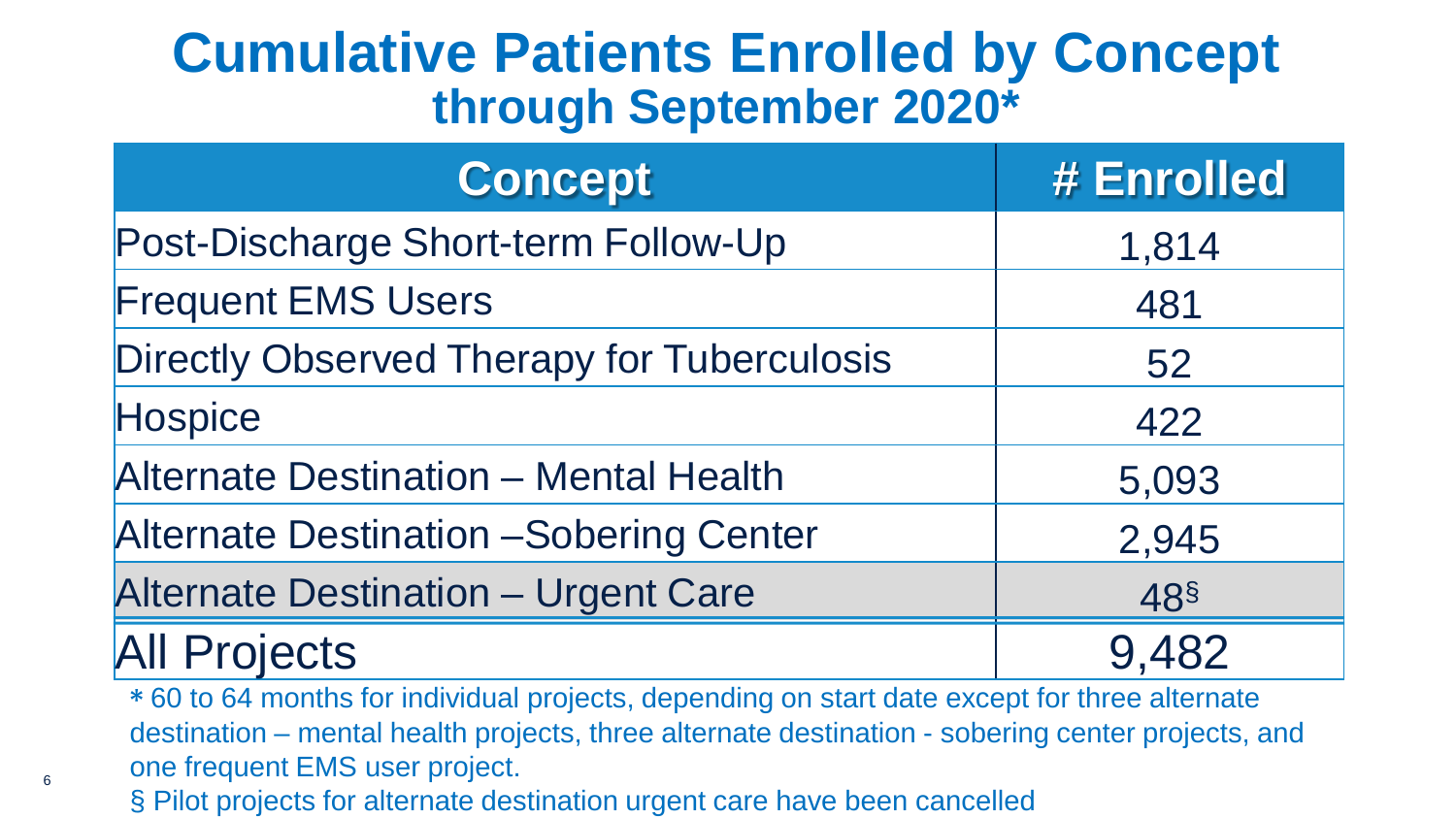## **Enrolled Patients' Payer Types – Through September 2020**



■ Medicare **Medi-Cal Uninsured Private Insurance Unknown**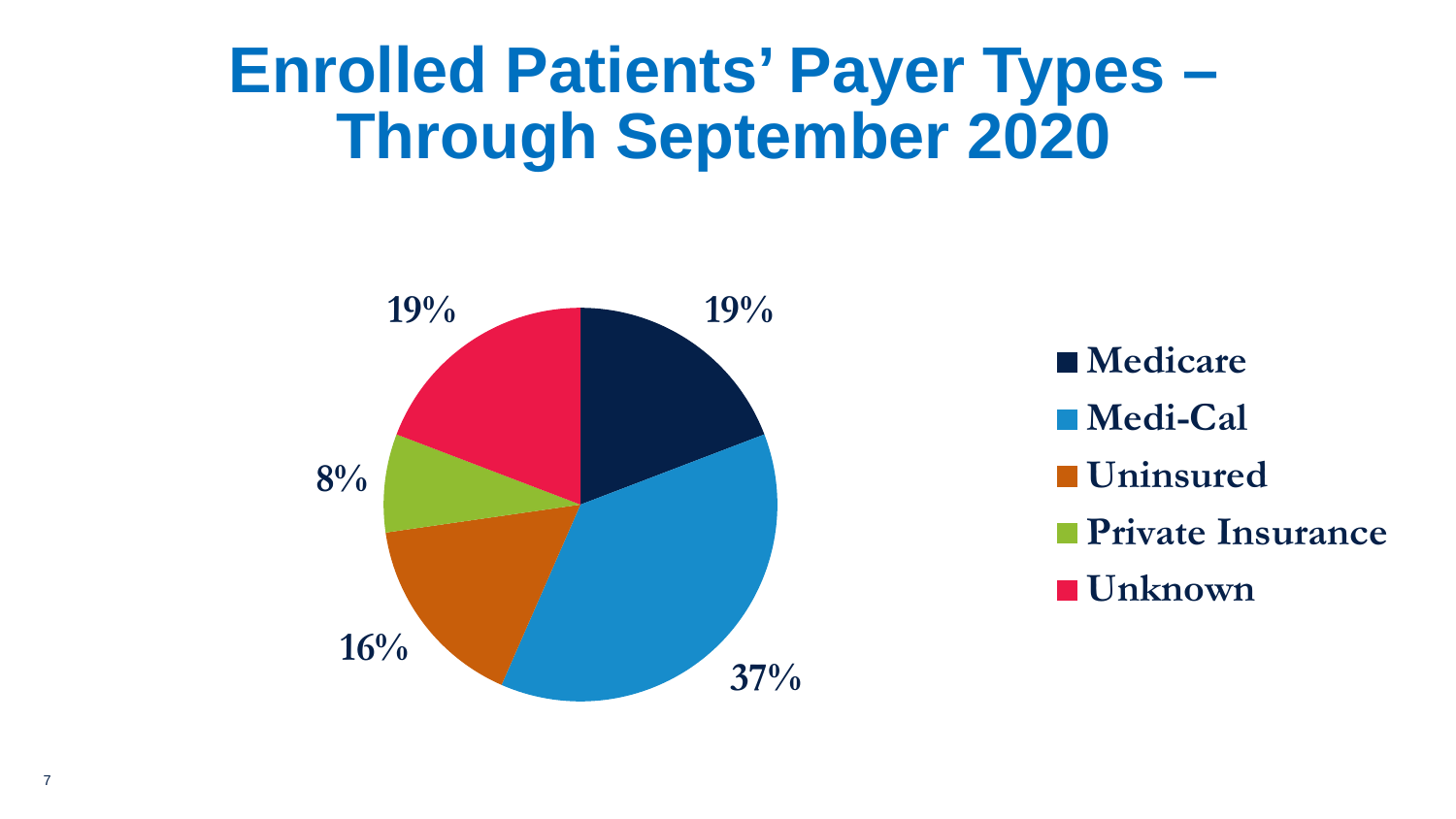#### **Community Paramedicine Patient Payer Mix**



■Medicare Medi-Cal ■Commercial ■Uninsured ■Unknown

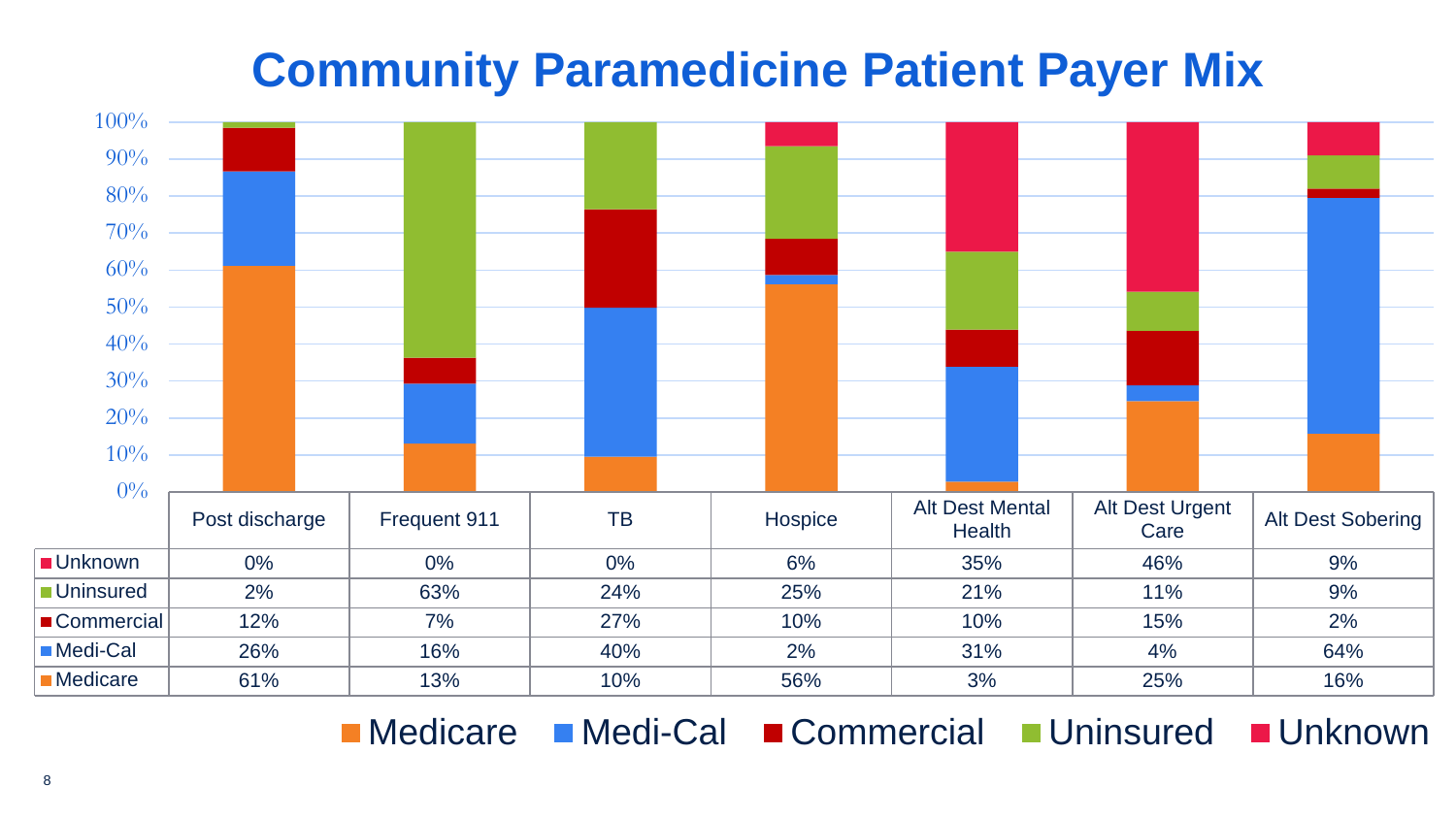# **Post-Discharge Short-term Follow-Up**

- Sites varied in the number of diagnoses they targeted
	- 2 sites  $= 1$  diagnosis; 2 sites  $= 2$  diagnoses, 1 site  $= 6$ diagnoses
- Decreased hospital readmissions within 30 days in 8 of 10 project-diagnosis dyads
- CPs identified 316 patients (18%) who misunderstood how to take their medications or had duplicate medications and were at risk for adverse effects
- All five post-discharge projects achieved potential cost savings for payers, primarily Medicare and Medi-Cal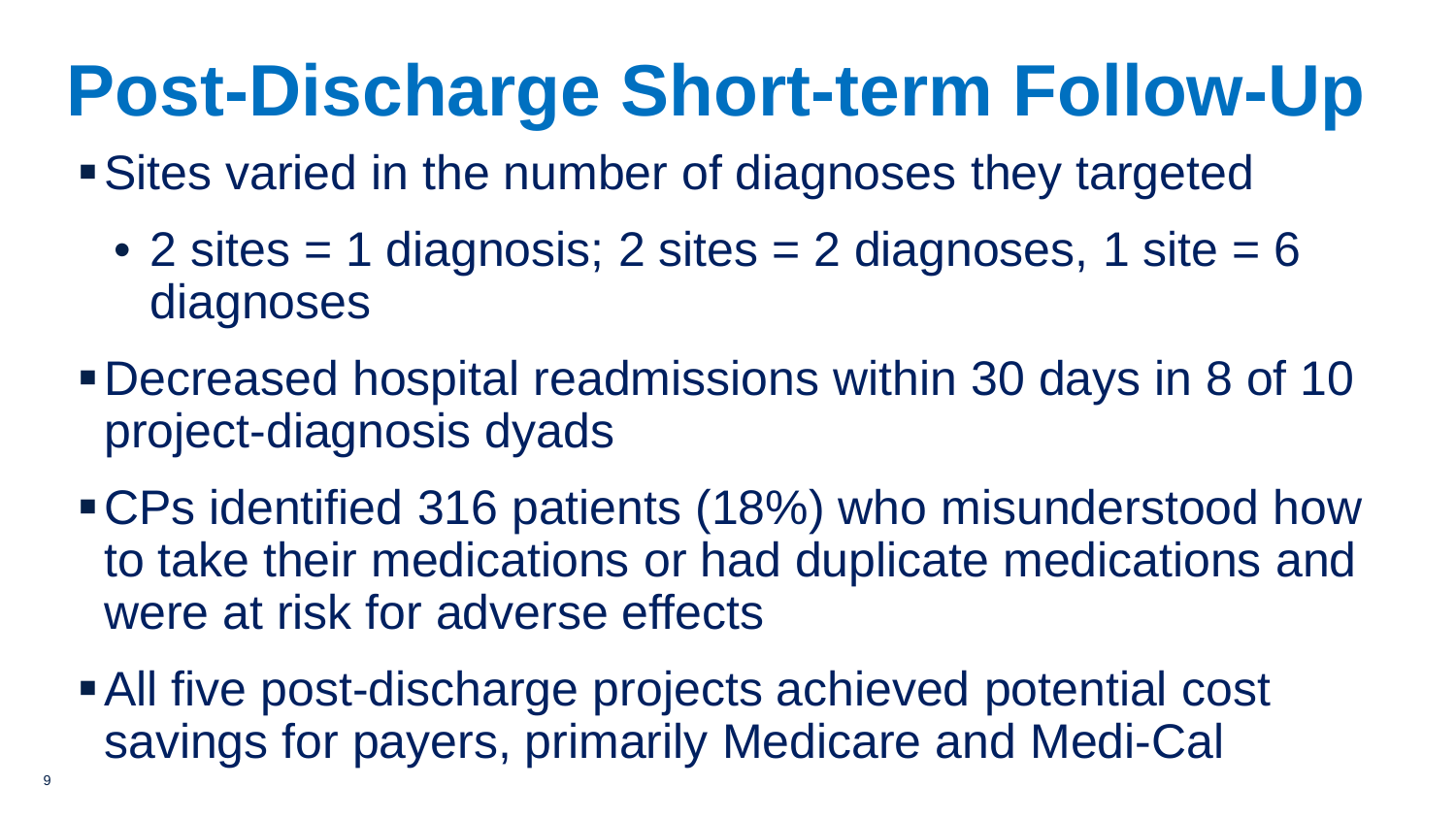#### **Project Impact on 30 Day Hospital Readmission Rate**

#### **Historical vs. Project Readmission Rate (%)**



\*Estimates are not risk adjusted. All projects except Butte CHF and Alameda COPD showed statistically significant reduction in the readmission rate for enrolled patients relative to the partner hospitals' historical readmission rates (p value < 0.05).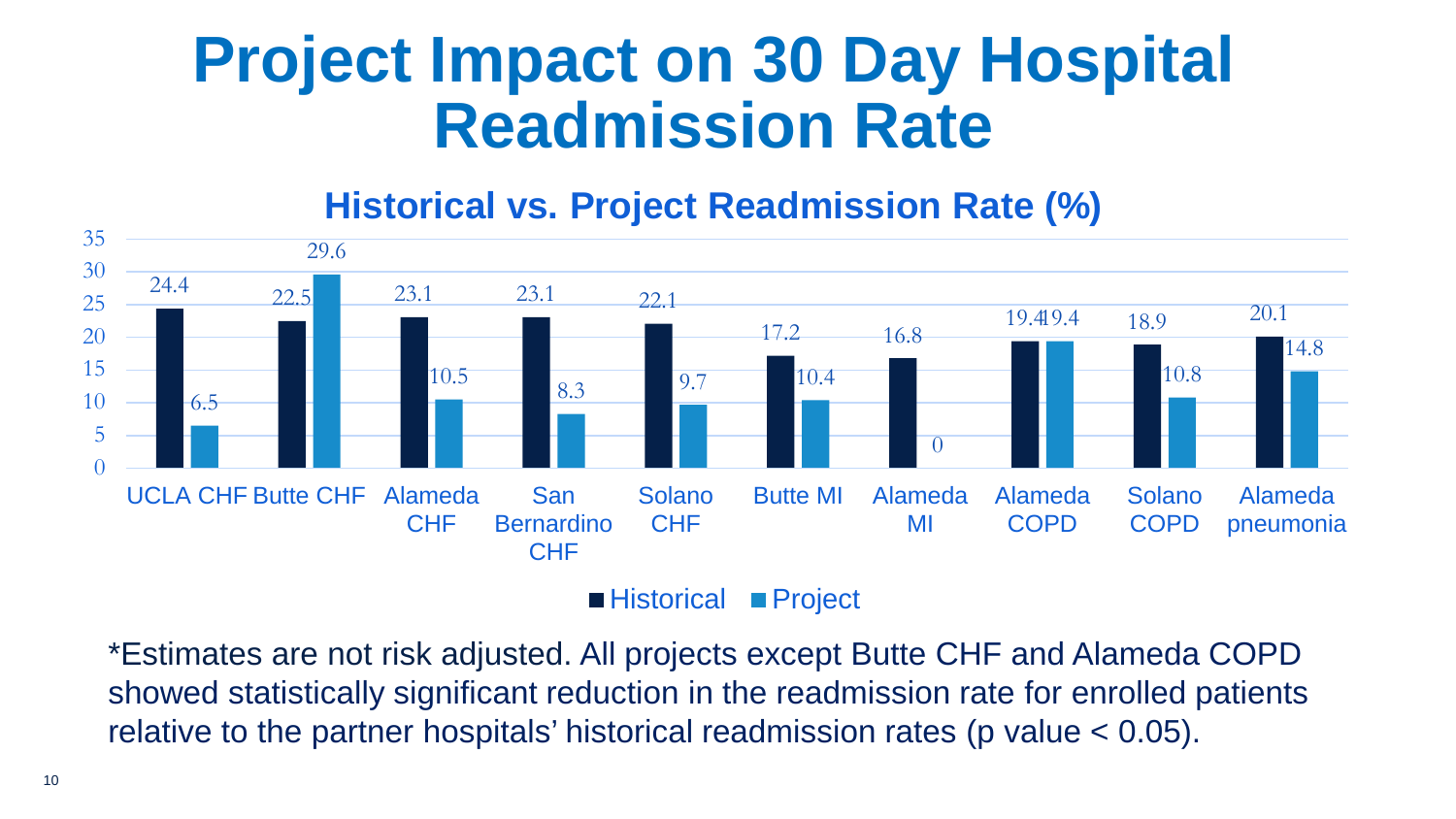## **Frequent EMS Users**

- Reduced numbers of 911 calls, ambulance transports, and ED visits among enrolled patients
- Assisted patients in obtaining housing and other nonemergency services that met the physical, psychological, and social needs that led to their frequent EMS use
- EMS collaborated with many other organizations in the communities served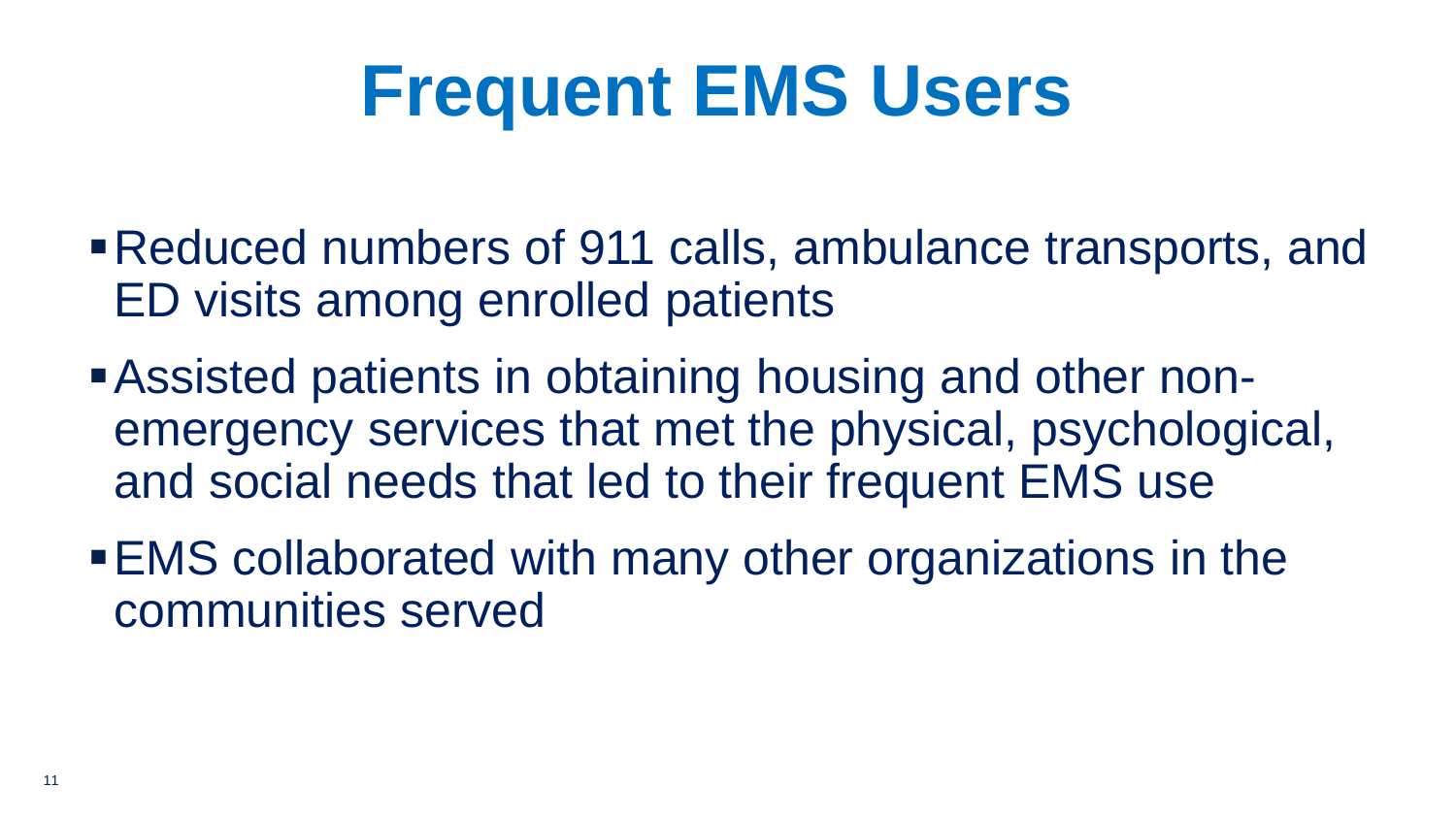## **Directly Observed Therapy for Tuberculosis**

- Dispensed appropriate doses of tuberculosis (TB) medications, and monitored side effects and symptoms that could necessitate a change in treatment regimen
- CPs achieved better compliance (99.6%) than community health workers (93.3%) and because they were able to serve patients who could not access care on weekdays during daytime hours
- Demonstrated capability for collaborative work with public health professionals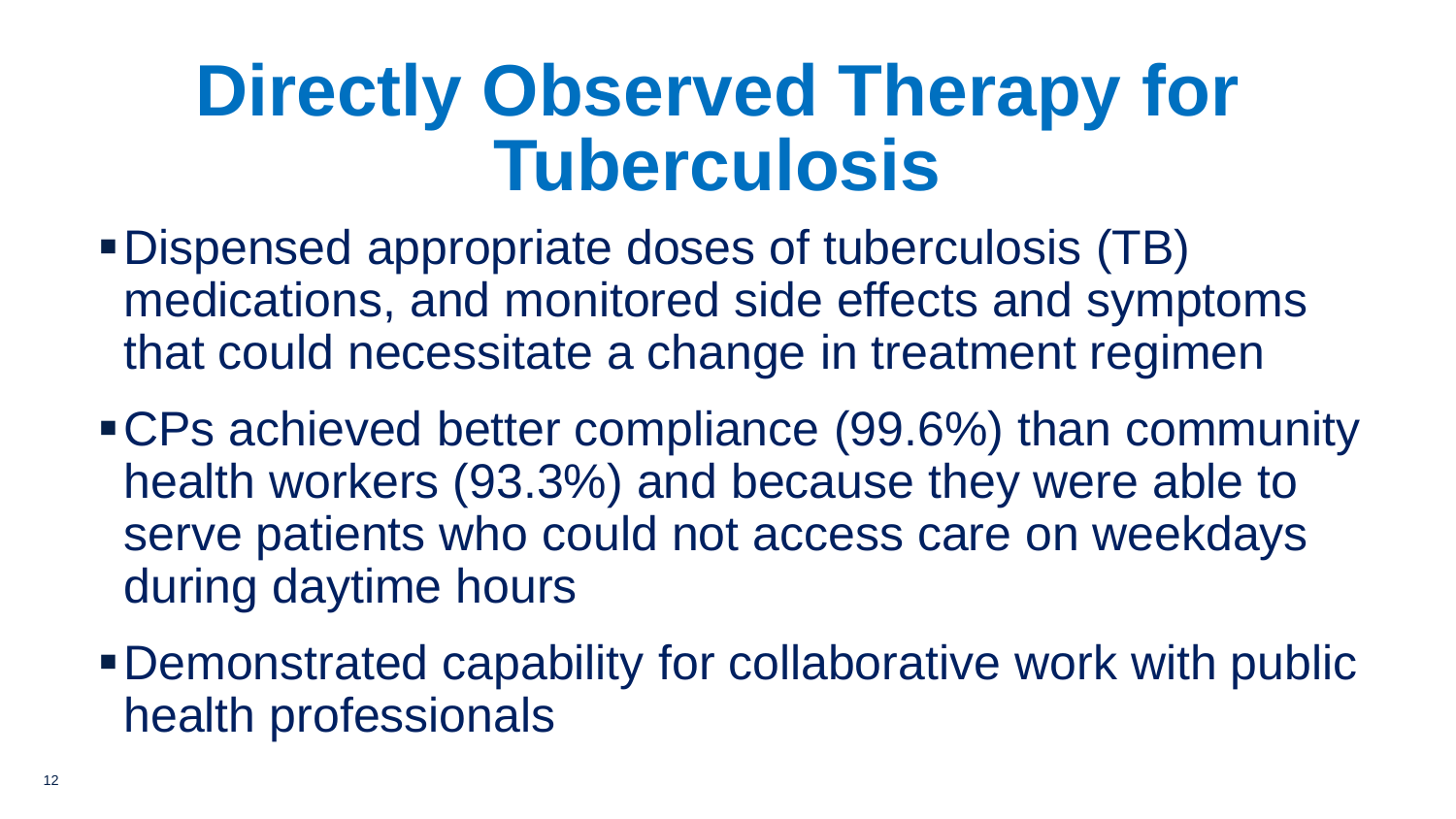# **Hospice Support**

- Provided hospice patients and their families with psychosocial support and administered medications in consultation with a hospice nurse until nurse could arrive
- In accordance with patient wishes, reduced rates of ambulance transports to an ED
- Potential savings for Medicare and other payers by reducing unnecessary ambulance transports, ED visits, and hospitalizations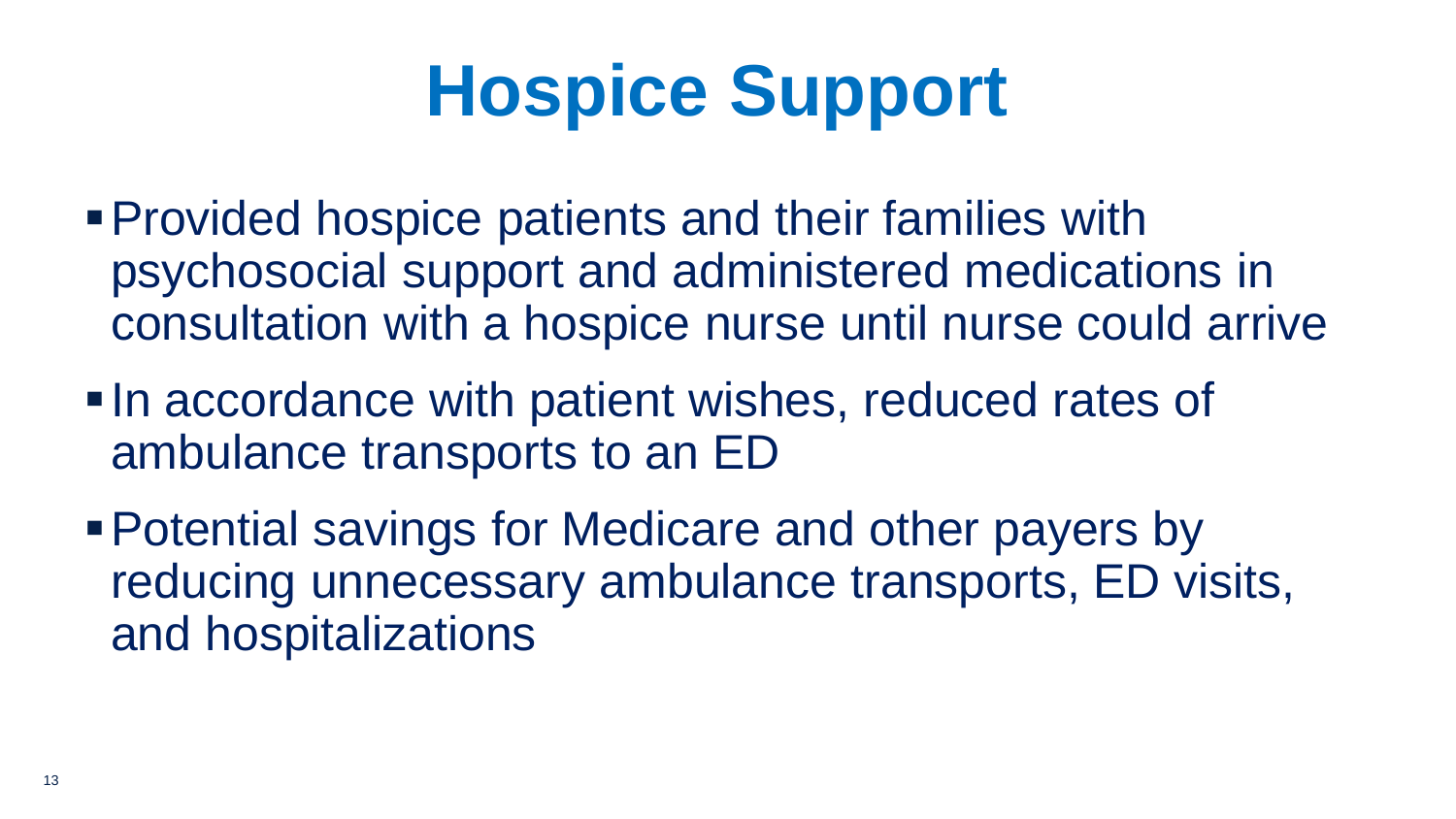## **Percent of 911 Calls for Hospice Patients Resulting in Transport to ED**

**(56 months data; N=401 hospice patient calls to 911 )**

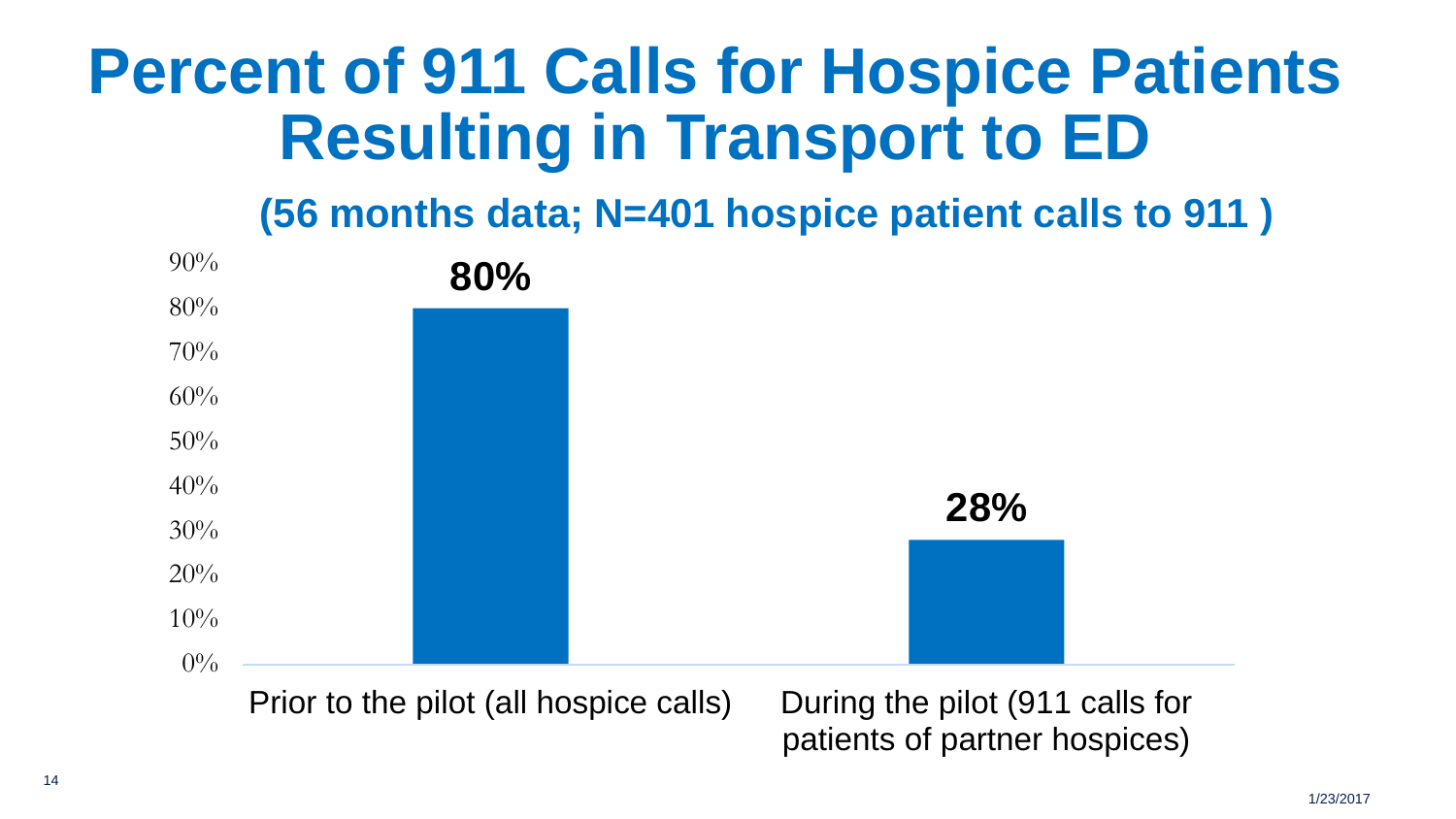## **Alternate Destination – Mental Health**

- Performed medical screening of patients to determine whether they could be safely transported directly to a mental health crisis center
- Four projects enrolled 4,0175,093 persons through March 2020
- Across the four projects, 28% to 44% of patients screened were transported to a mental health crisis center
- These projects help reduce ED overcrowding by transporting people with mental health needs to crisis centers that specialize in acute psychiatric care
- Strongly supported by law enforcement because these projects reduce the amount of time required for mental health calls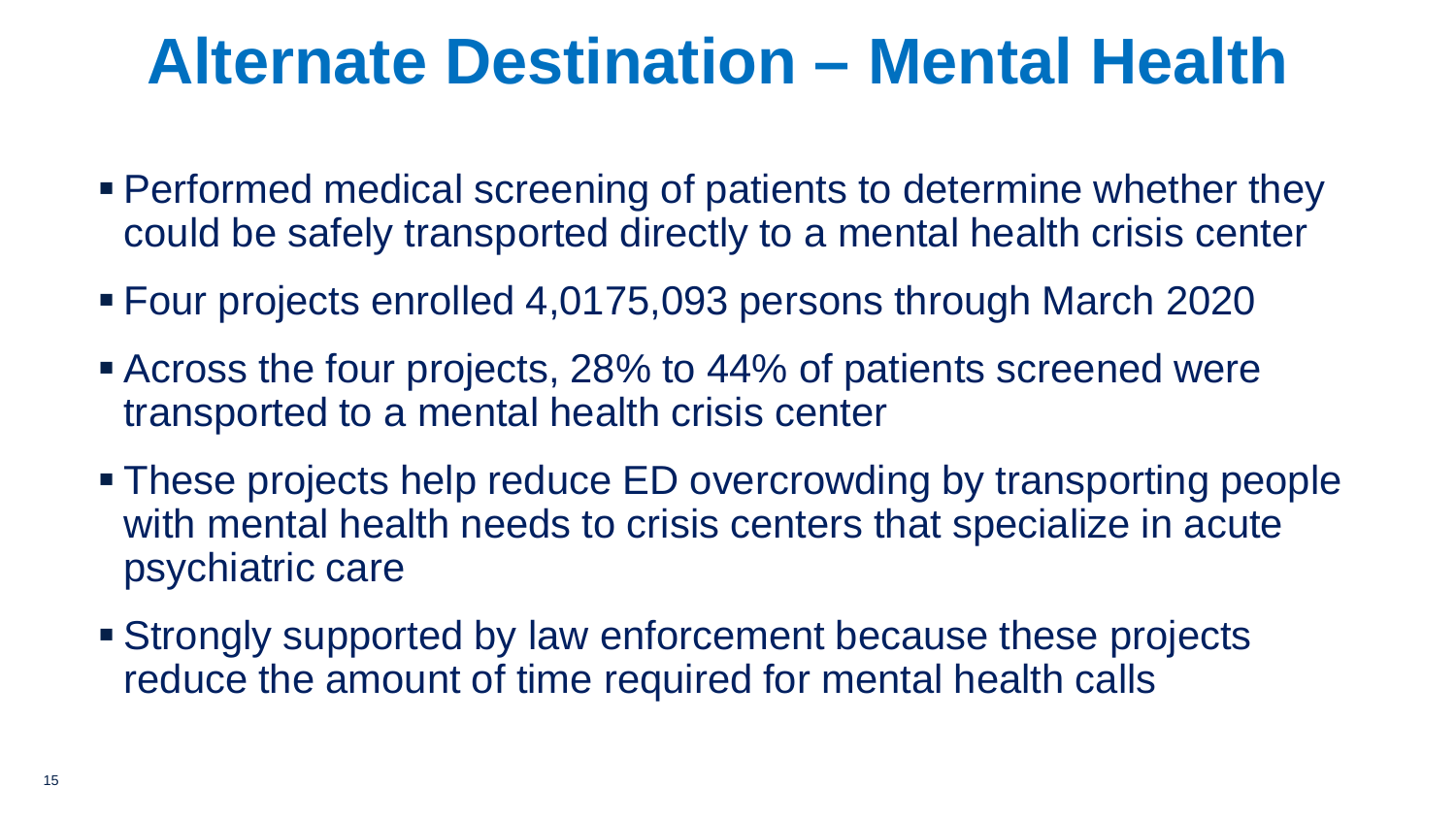## **Alternate Destination – Mental Health**

- 97% of patients enrolled were evaluated at the mental health crisis center without the delay of a preliminary ED visit
- Over study period (5561 months), 2% of patients required subsequent transfer to the ED (100 patients); only 10 of the 100 were admitted for inpatient medical care, 89 were treated in an ED and released or transferred to a psychiatric facility, and 1 left the ED before receiving care
- Potential savings for payers, primarily Medi-Cal, due to reduced ED visits and subsequent transports to mental health centers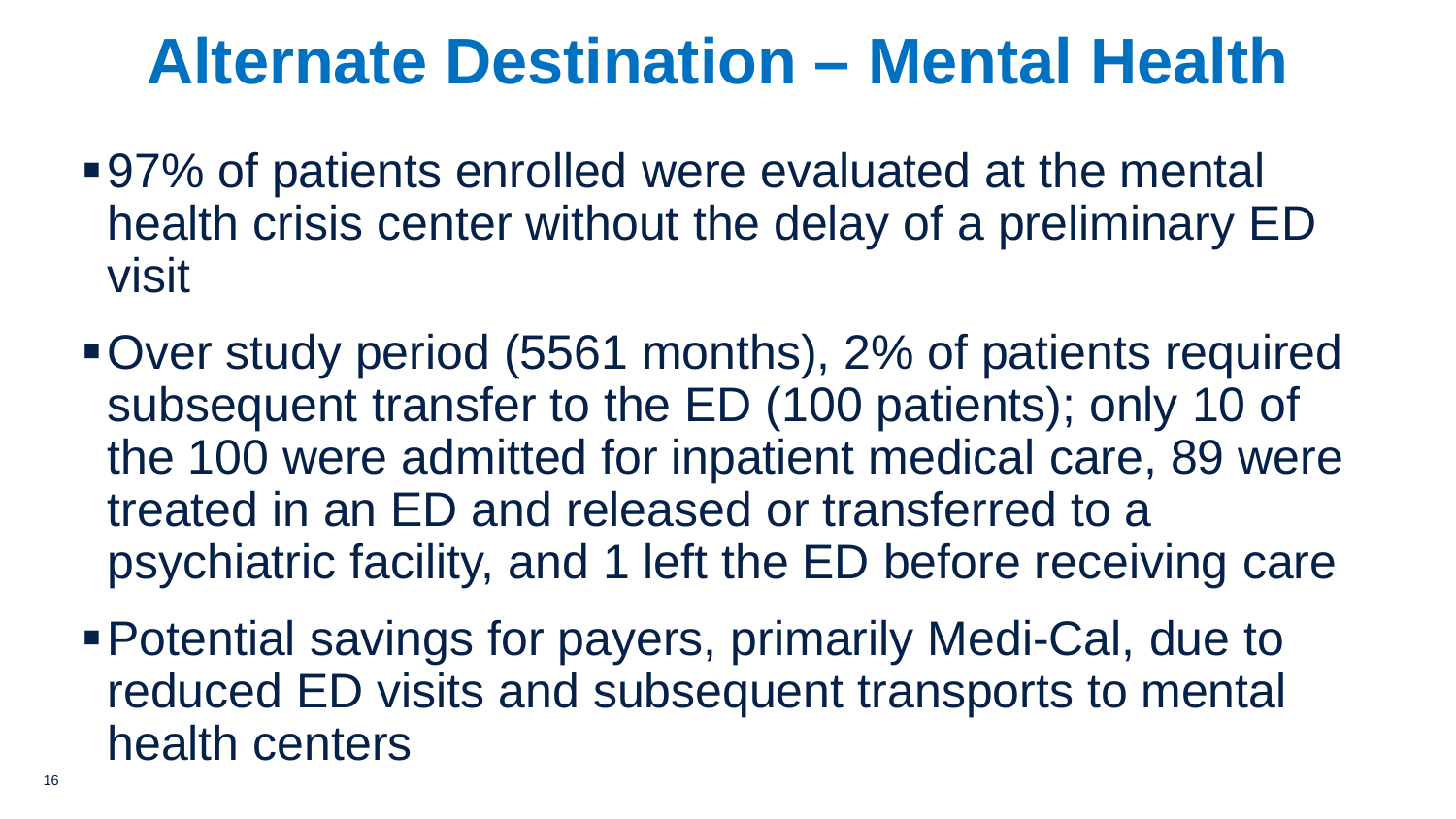# **Alternate Destination-Sobering**

- Performed medical screening of patients to determine whether they could be safely transported directly to a sobering center
- Enrolled and transported 2,945 patients since February 2017
- Fifty-one patients (2%) were transferred to an ED within six hours of admission to the sobering center due to medical complaints; only 7 of the 51 was admitted for inpatient medical care, 36 were treated in an ED and released or transferred to a psychiatric facility, and 6 left the ED without being seen
- Potential savings for payers, primarily Medi-Cal, due to reduced ED visits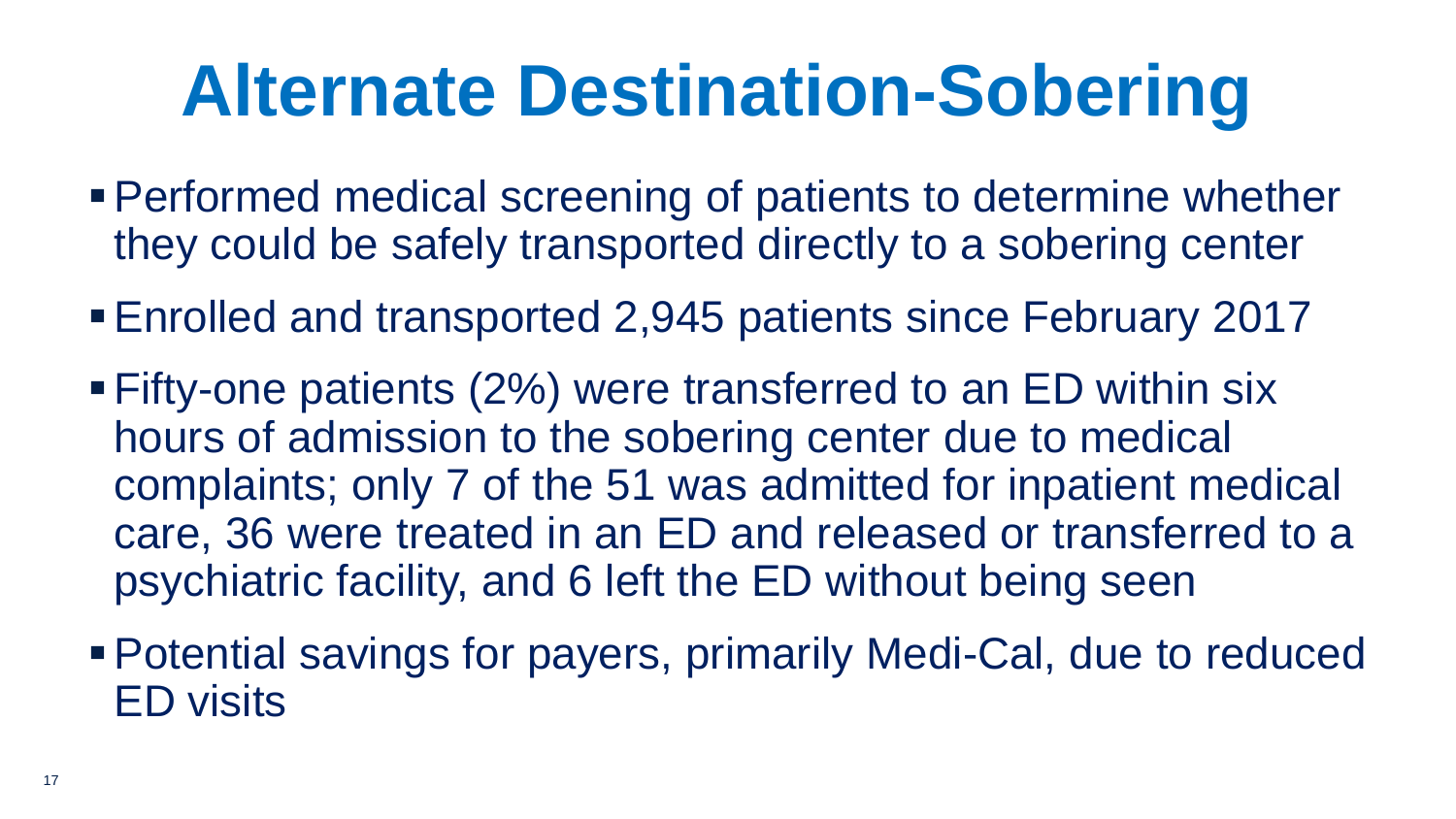# **Alternate Destination – Urgent Care**

Insufficient data to make firm conclusions about this model

- No patients experienced an adverse outcome, although two patients were transferred to an ED following admission to an urgent care center
- Nine patients were rerouted to an ED because the urgent care center declined to accept
- Projects closed: Multiple barriers to this model in California, although successful in other states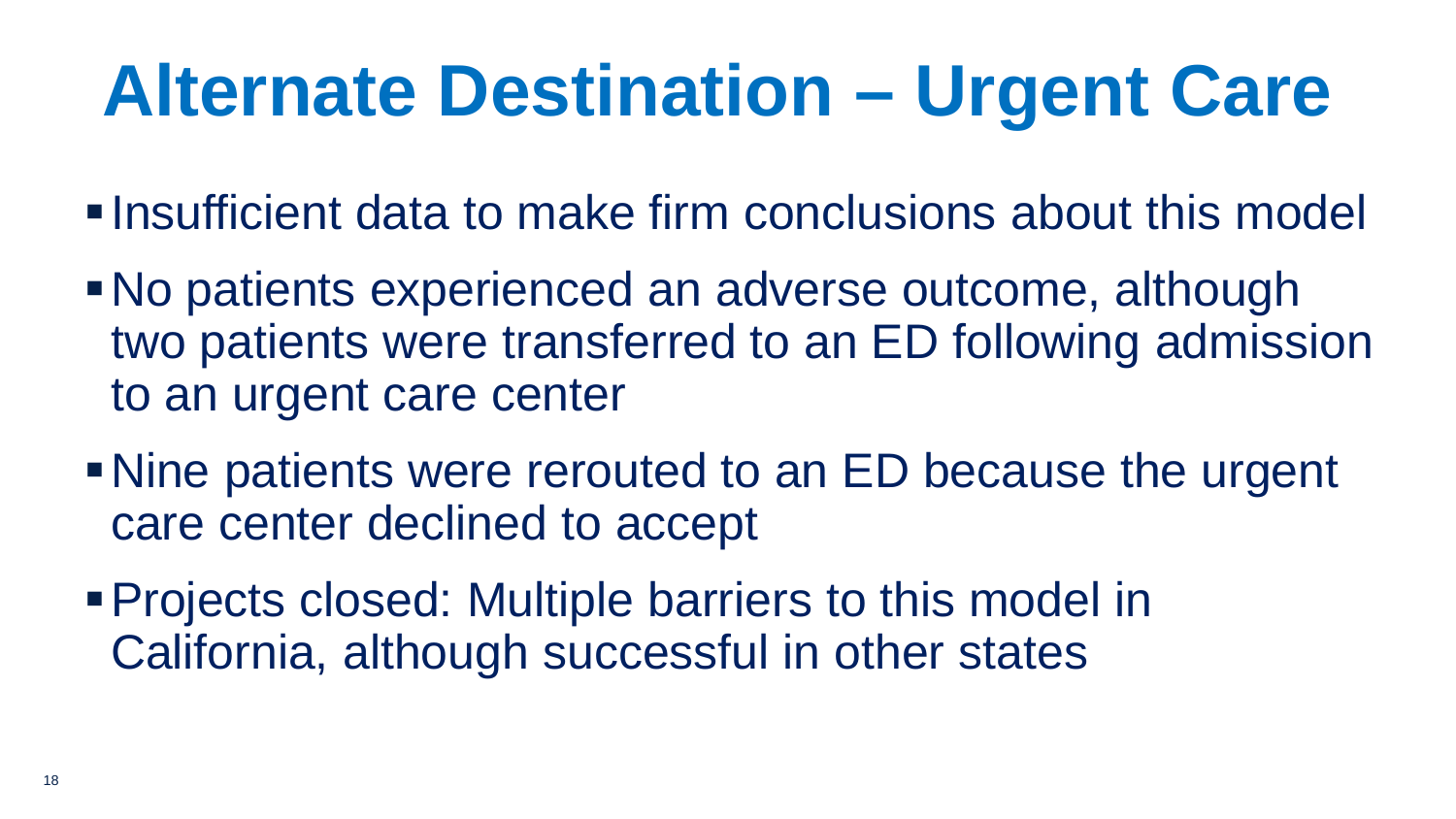#### **Potential Cost Savings**  Accrue Primarily to Hospitals and Payers

| <b>Post Discharge</b>     | <b>UCLA</b><br>\$403,284<br>\$2,619/pt | <b>Butte</b><br>$-$ \$23,634<br>$-$ \$24/pt   | <b>Alameda</b><br>\$140,180<br>\$1,001/pt | <b>San</b><br><b>Bernardino</b><br>\$489,702<br>\$2,148/pt | <b>Solano</b><br>\$377,913<br>\$1,299/pt |  |
|---------------------------|----------------------------------------|-----------------------------------------------|-------------------------------------------|------------------------------------------------------------|------------------------------------------|--|
| <b>Frequent EMS Users</b> |                                        | <b>Alameda</b><br>\$95,992<br>\$1,297/patient |                                           | <b>San Diego</b><br>\$551,760<br>\$14,912/patient          |                                          |  |
| <b>Hospice</b>            |                                        |                                               |                                           | <b>Ventura</b><br>\$332,885<br>\$789/patient               |                                          |  |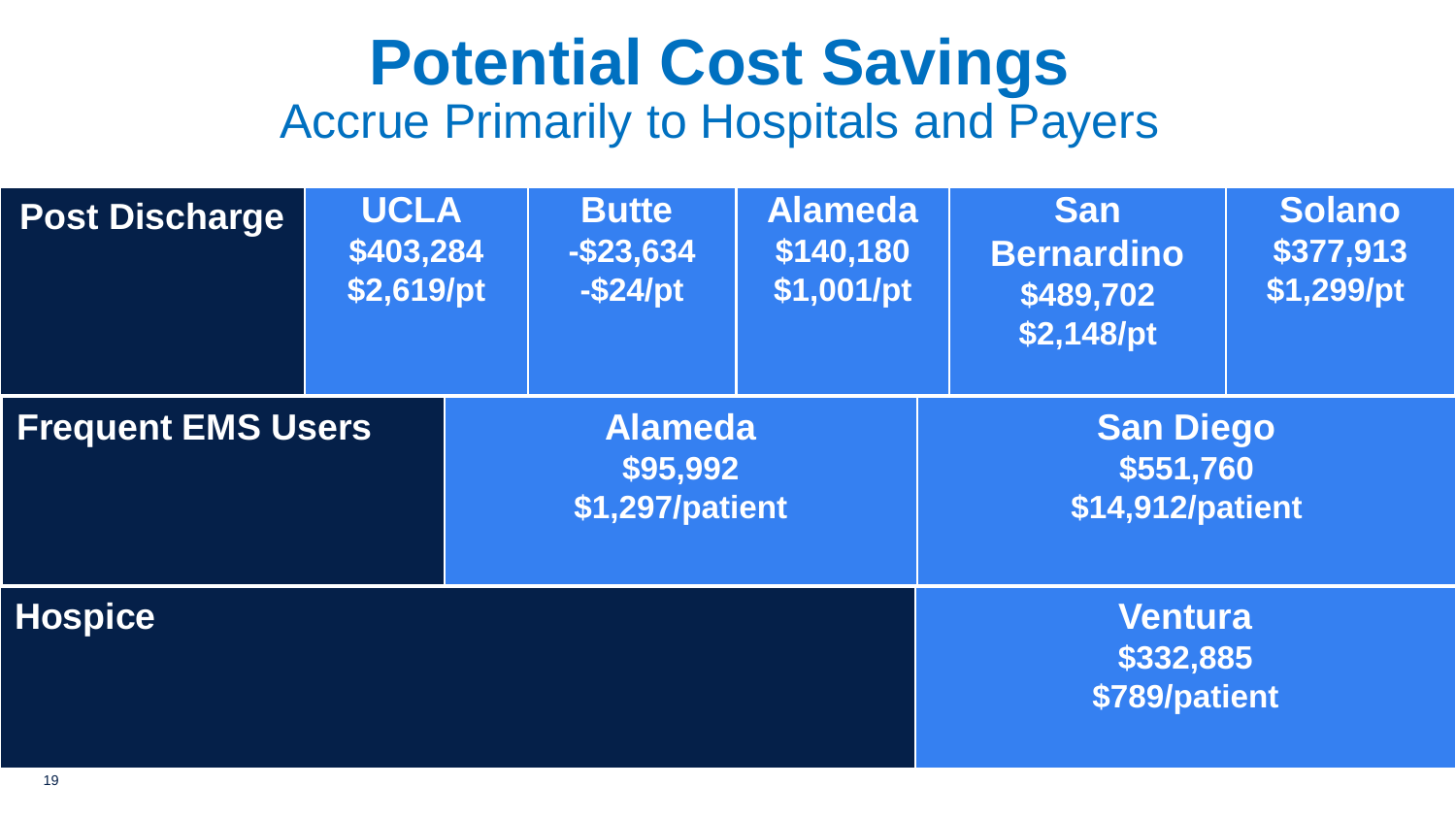#### **Potential Cost Savings**  Accrue Primarily to Hospitals and Payers

| <b>Alt Destination Urgent Care</b>     | <b>UCLA</b><br>\$624<br>\$52/patient |  | <b>Orange</b><br>\$3,016<br>\$89/patient                                                   |
|----------------------------------------|--------------------------------------|--|--------------------------------------------------------------------------------------------|
| <b>Alt Destination Mental Health</b>   |                                      |  | <b>Stanislaus, Gilroy, Fresno,</b><br><b>Los Angeles</b><br>\$5,463,700<br>\$1,062/patient |
| <b>Alt Destination Sobering Center</b> |                                      |  | <b>San Francisco and</b><br><b>Los Angles</b><br>\$1,014,531<br>\$344/patient              |